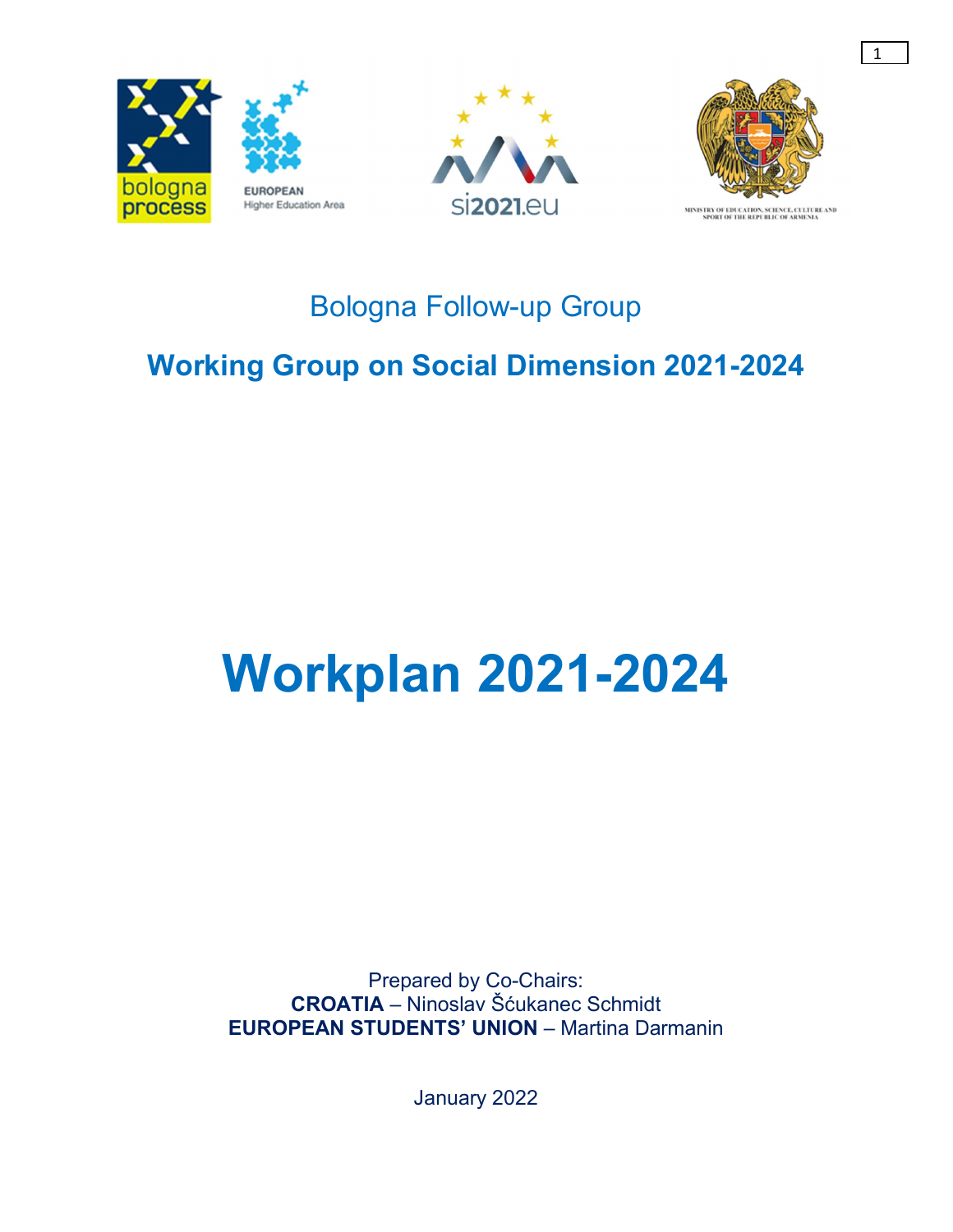





MINISTRY OF EDUCATION, SCIENCE, CULTURE AND<br>SPORT OF THE REPUBLIC OF ARMENIA

#### **Contents**

| Specific objectives for the Working Group on Social Dimension for the period 2021-20243 |  |
|-----------------------------------------------------------------------------------------|--|
|                                                                                         |  |
|                                                                                         |  |
|                                                                                         |  |
|                                                                                         |  |
|                                                                                         |  |

### Introduction

The content of the Workplan 2021-2024 was agreed at the three meetings of the BFUG Working Group on Social Dimension held in 2021: on July 8, October 6 and November 16. The Co-Chairs, Ninoslav Šćukanec Schmidt (Croatia) and Martina Darmanin (European Students' Union) have created the content of this Workplan based on the conclusions of the before mentioned meetings.

### Purpose of the Working Group on Social Dimension

The purpose of the Working Group on Social Dimension is to support the European Higher Education Area (EHEA) members in developing social dimension policies that will create an inclusive environment in higher education that fosters equity, diversity, and is responsive to the needs of local communities. The Working Group will follow up and will further develop the main outcome of the work of the AG1 on Social Dimension 2018-2020: "Principles and Guidelines to Strengthen the Social Dimension of Higher Education in the EHEA", which is annexed to the 2020 Rome Communiqué.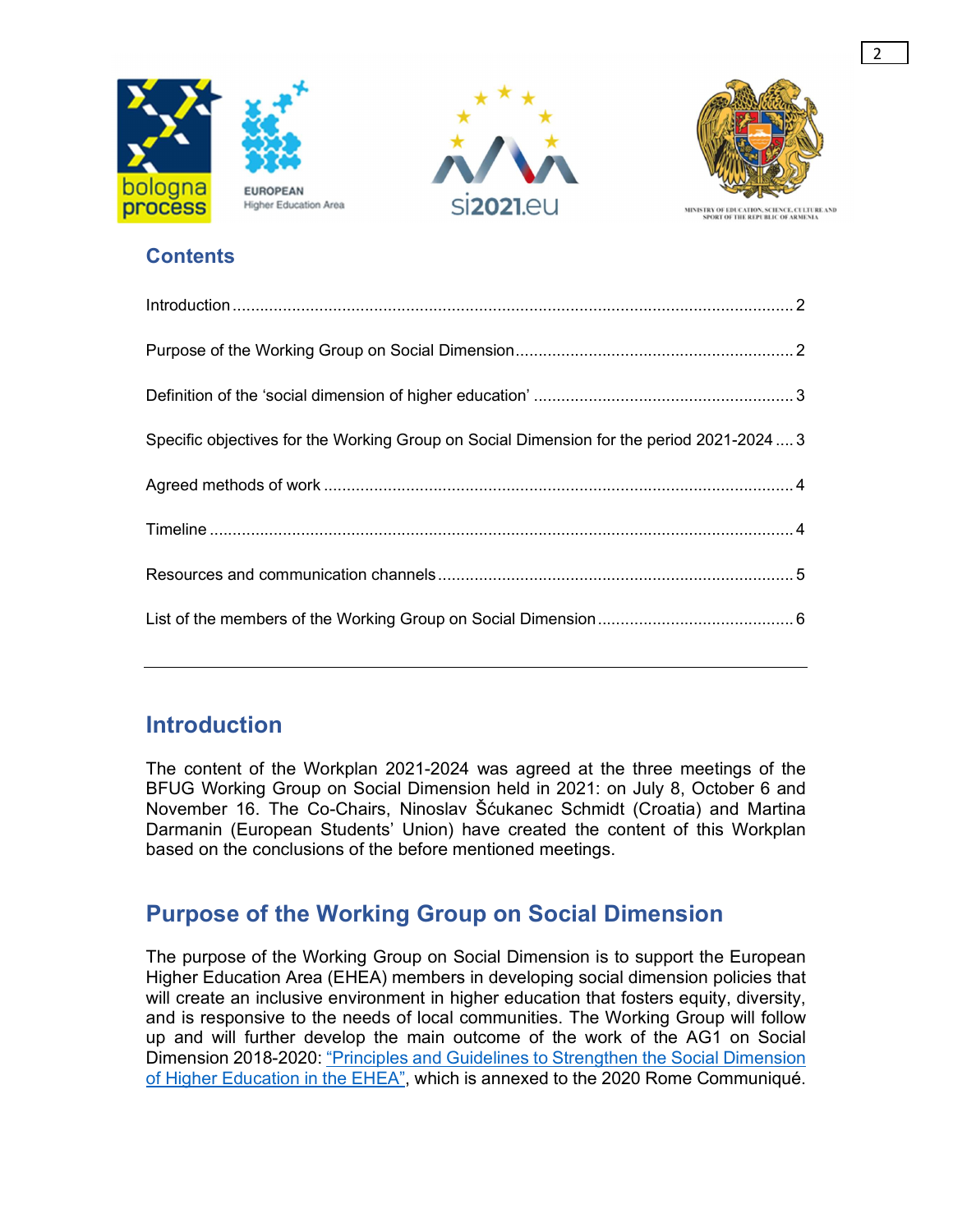

3

All the documents from the 2020 Rome Ministerial Conference are available here: http://www.ehea.info/page-ministerial-conference-rome-2020.<br>Reference to the 2020 Rome Communiqué: *"We adopt the 'Principles and Guidelines* 

to Strengthen the Social Dimension of Higher Education in the EHEA' (Annex II) based on a broadened understanding of the social dimension and commit to implementing them in our systems. We will engage in wide-ranging policy dialogue on how to implement the principles and guidelines fully at the national level. We will support our higher education institutions in integrating them into their institutional culture and core missions: learning and teaching, research and innovation, knowledge circulation and outreach, institutional governance and management. We ask the BFUG to report back to us in 2024 on the steps taken and the related monitoring measures to assure evidence-based follow-up".

#### Definition of the 'social dimension of higher education'

This Working Group takes as its starting point the definition of the social dimension provided in the 2007 London Communique, namely that the composition of the student body entering, participating in and completing higher education at all levels should correspond to the heterogeneous social profile of society at large in the EHEA countries. In 2020 the Rome Communique has enlarged before mentioned definition by stressing that the social dimension encompasses creation of inclusive environment in higher education that fosters equity, diversity, and is responsive to the needs of local communities.

#### Specific objectives for the Working Group on Social Dimension for the period 2021-2024

- Developing a system of monitoring the implementation of the 'Principles and Guidelines to Strengthen the Social Dimension of Higher Education in the EHEA' (Principles and Guidelines). It will enable measuring the impact of the broadened definition of the social dimension in the Principles and Guidelines on the work of different higher education institutions.
- Defining indicators and benchmarks for the principles included in the Principles and Guidelines.
- Developing tools for the implementation of the Principles and Guidelines.
- Organizing peer support activities for social dimension to support the implementation of the Principles and Guidelines among the EHEA members.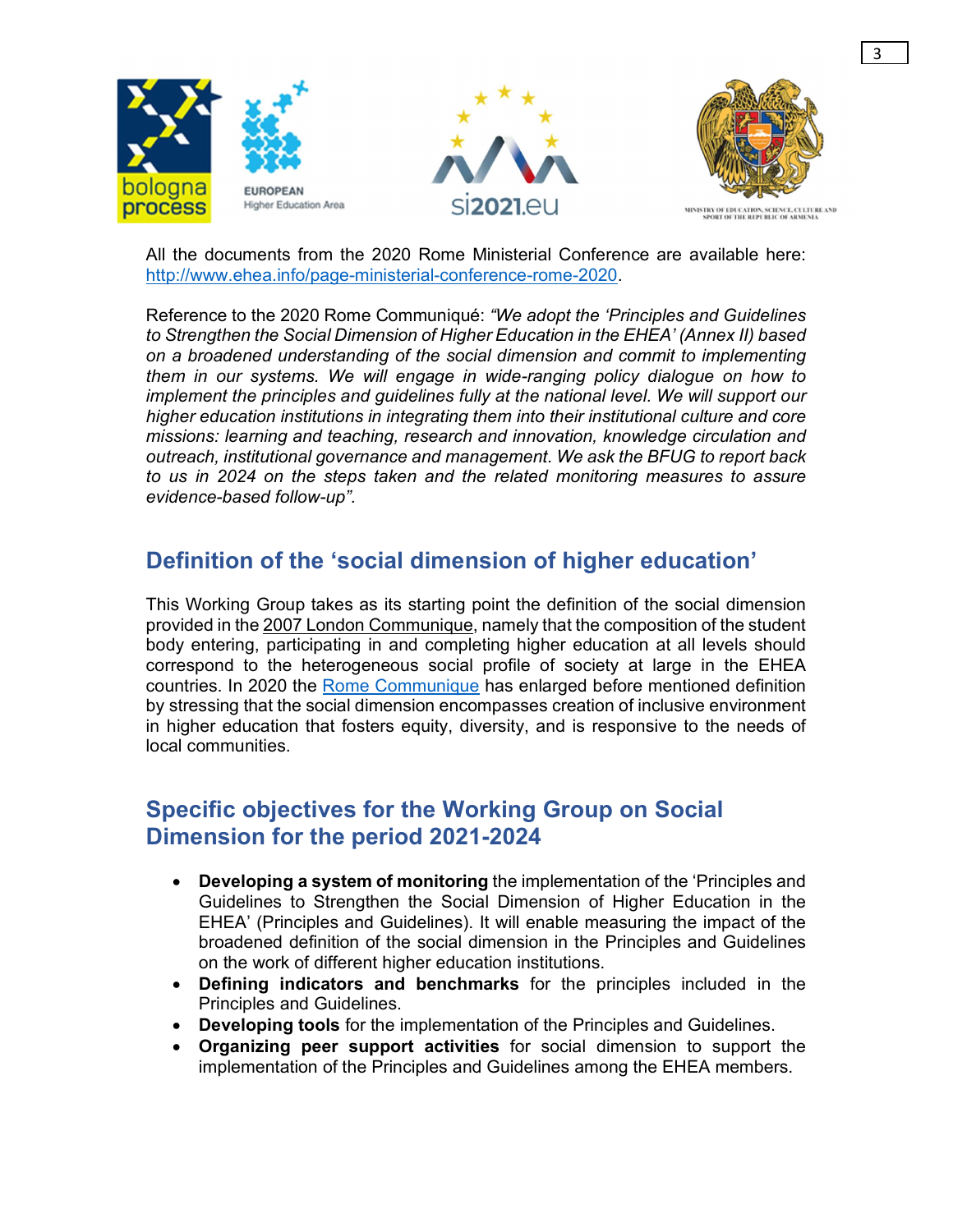

 Organizing a seminar on the social dimension at the end of the cycle in 2024 to discuss the progress made in developing social dimension policies in the EHEA members.

The above objectives will help public authorities in the EHEA to implement Principles and Guidelines into their higher education systems. Public authorities should support the implementation of the Principles by offering a legal, financial, administrative and informative framework that can initiate process of implementation at the national level. Also, public authorities should engage in a policy dialogue with higher education institutions and other stakeholders to develop fit-for purpose policy measures for 10 Principles for social dimension in higher education.

### Agreed methods of work

During the working period 2021-2024 the Working Group will organize five (5) meetings per year. The meetings will include the following methods of work:

- Peer-learning activities and examples of best practices on the implementation of the Principles and Guidelines.
- Discussion on tools, indicators and benchmarks for the Principles and Guidelines.
- Discussion on a system of monitoring the implementation of the Principles and Guidelines.

#### **Timeline**

The Terms of Reference for the Working group envisage the following timeline:

Year 2021:

• Defining the Workplan for the mandate of the Working Group with the methods of work.

Year 2021 – 2022:

 Defining indicators and benchmarks for the principles included in the Principles and Guidelines.

Year 2021 – 2024:

Organizing peer support activities for the social dimension.

Year 2022 – 2024: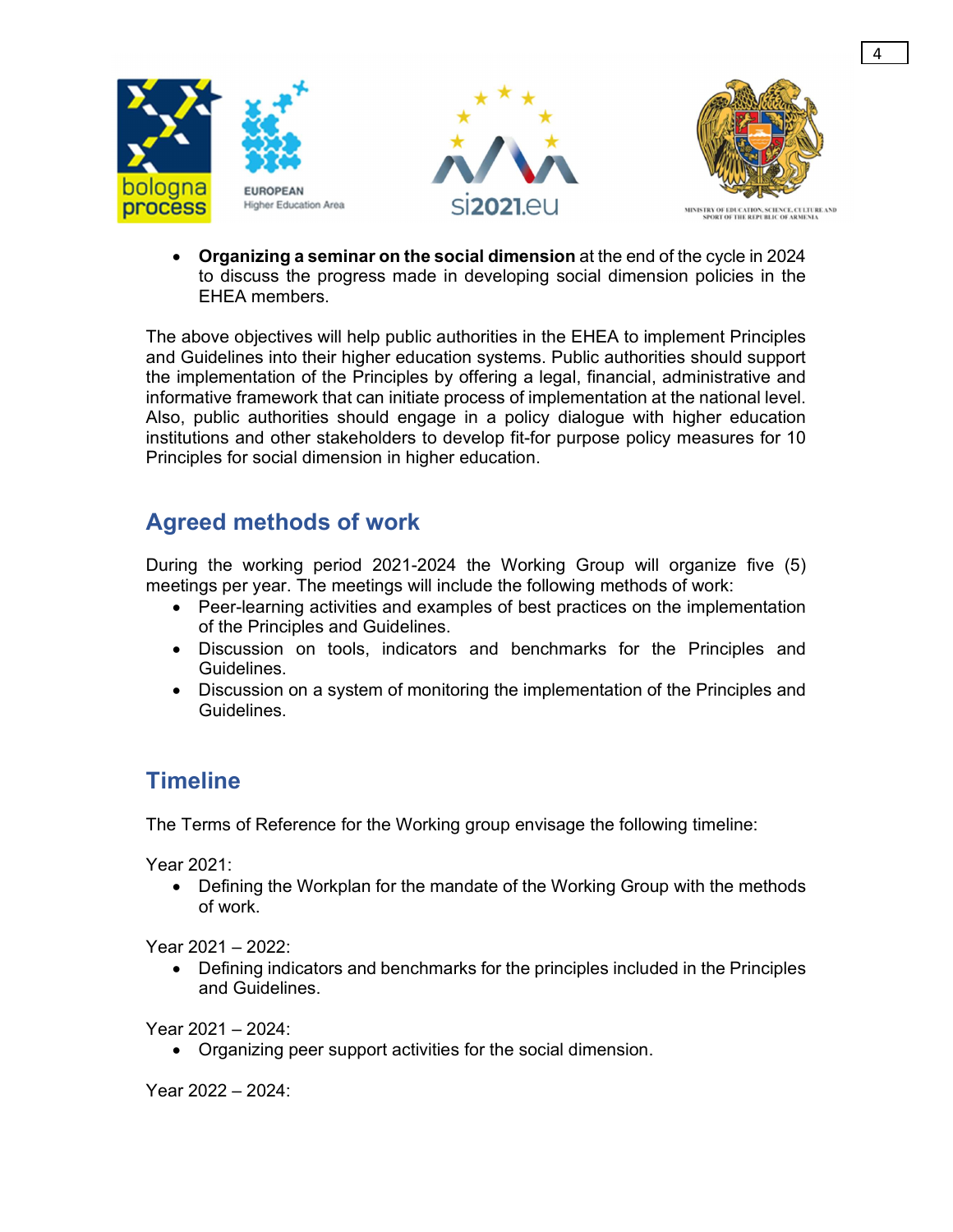





 Defining a system of monitoring the implementation of the Principles and Guidelines.

Year 2024 (in the framework of the ministerial conference):

Organizing a seminar on the social dimension.

The Working Group agreed to organize five meetings per year – the duration of the single meetings will range between four to eight hours per meeting (depending on the on-line or in-person mode of the meetings). The dates of the meetings in 2021-2022 are listed below.

In 2021 all the meetings will be held on-line, because of the COVID-19 pandemic:

- 1st on-line meeting: 8 July 2021
- 2nd on-line meeting: 6 October 2021
- 3rd on-line meeting: 16 November 2021

In 2022 there will be a combination of on-line and in-person meetings, depending on the situation with the COVID-19 pandemic. The Working Group agreed on the following dates of the meetings in 2022:

- 4th meeting in February 2022: 17 February 2022
- 5th meeting in April 2022: 26 April 2022
- $\bullet$  6th meeting in June 2022: 14 June 2022
- 7th meeting in October 2022: 4 October 2022
- 8th meeting in November 2022: 15 November 2022

Until December 1, 2022, the Working Group will decide on the exact dates of the meetings in 2023-2024.

#### Resources and communication channels

The Working Group has a section on the www.ehea.info web site: http://www.ehea.info/page-Working-Group-SD. This section will contain:

- Documents related to all the meetings of the Working Group (including minutes and agenda of the meetings).
- Key documents relevant for the work of the Working Group.
- Useful resources: literature, policy briefs, information on useful projects etc.

Communication channels:

 The Co-Chairs encourage the communication via the BFUG Secretariat (secretariat@ehea.info), because this will ensure that all the members of the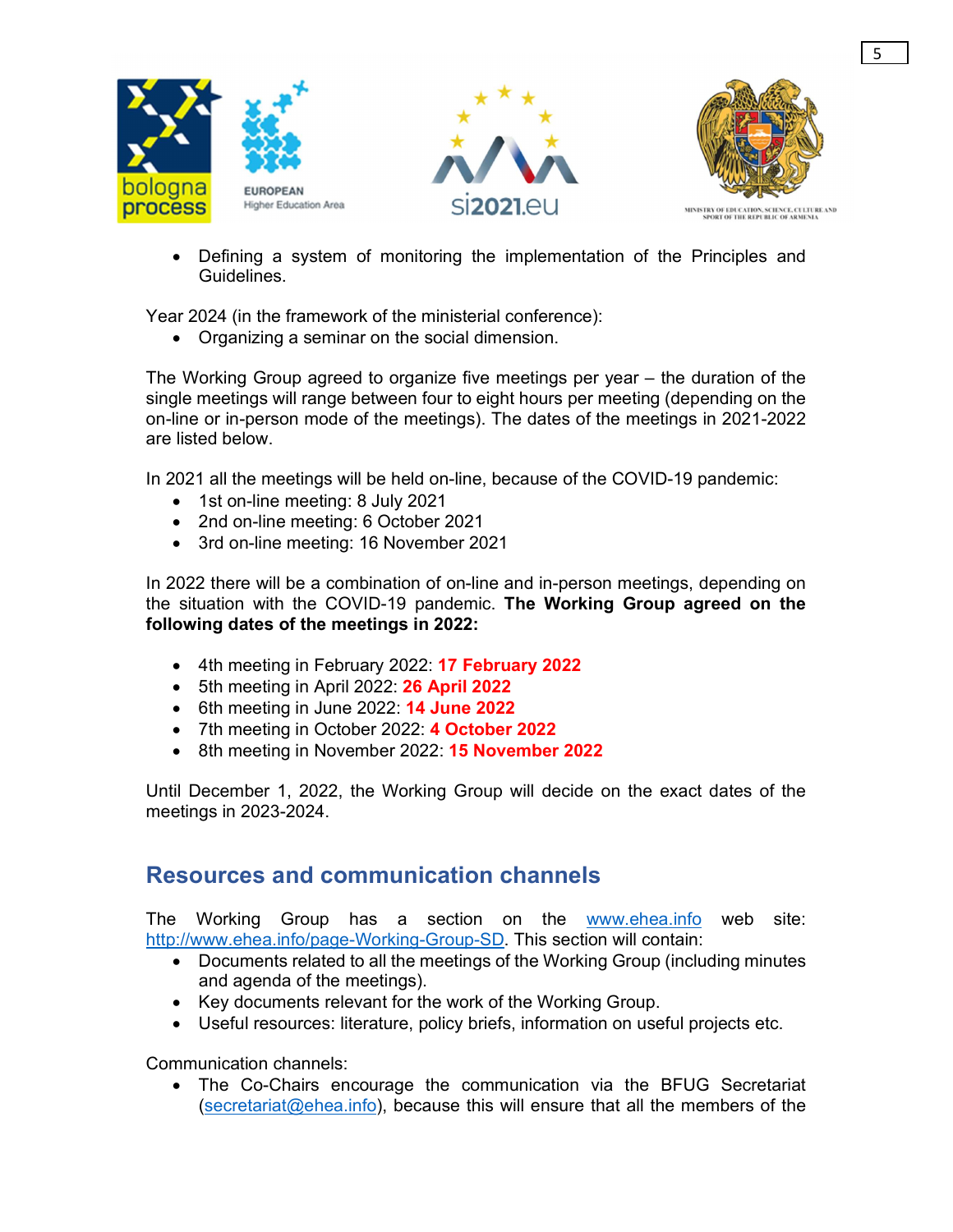

Working Group are included in the correspondence. The Bologna Secretariat will provide administrative support for the work of the Working Group.

6

- Both Co-Chairs are also available via email: Ninoslav Scukanec Schmidt, Croatia (nscukanec@iro.hr) and Martina Darmanin, European Students' Union (martina.darmanin@esu-online.org).
- The on-line meetings will be held using the Zoom or MS Teams platforms and links to the meetings will be available in the agenda of the meetings.

#### List of the members of the Working Group on Social **Dimension**

| No.             | <b>Country</b>                   | <b>Name</b>       | <b>Last Name</b>       |
|-----------------|----------------------------------|-------------------|------------------------|
| $\mathbf{1}$    | Albania                          | Iliriana          | Topulli                |
| $\overline{2}$  | Austria                          | Sara              | Velić                  |
| 3               | <b>Belgium Flemish Community</b> | Patrick           | Willems                |
| $\overline{4}$  | <b>Belgium French Community</b>  | Caroline          | Hollela                |
| 5               | Council of Europe                | Katia             | Dolgova-Dreyer         |
| 6               | <b>Croatia (Co-chair)</b>        | Ninoslav Šćukanec | <b>Schmidt</b>         |
| $\overline{7}$  | Croatia                          | Mario             | Vinkovic               |
| 8               | Cyprus                           | Kyriacos          | Charalambous           |
| 9               | Cyprus                           | Alexandra         | Petridou               |
| 10              | Denmark                          | Jacob             | <b>Blasius Thomsen</b> |
| 11              | EI - ETUCE                       | Annette           | Dolan                  |
| 12              | Estonia                          | Janne             | Pukk                   |
| 13              | <b>ESU (Co-chair)</b>            | <b>Martina</b>    | <b>Darmanin</b>        |
| 14              | <b>EUA</b>                       | Henriette         | Stoeber                |
| 15              | European Commission              | Lucie             | Trojanova              |
| 17              | <b>EUROSTUDENT</b>               | Martin            | Unger                  |
| 18              | <b>EUROSTUDENT</b>               | Christoph         | Gwosć                  |
| 19              | France                           | Stéphane          | Lauwick                |
| 20              | Georgia                          | Khatia            | Tsiramua               |
| $\overline{21}$ | Germany                          | Iris              | Kimizoglu              |
| $\overline{22}$ | Italy                            | Raffaella Ida     | Rumiati                |
| 23              | Italy                            | Maria Antonietta  | Ciclista               |
| 24              | Kazakhstan                       | Indira            | Abilmazhinova          |
| 25              | Lithuania                        | Andrius           | Zalitis                |
| 26              | Malta                            | Madonna           | Maroun                 |
| $\overline{27}$ | Moldova                          | Doina             | Usaci                  |
| 28              | The Netherlands                  | Berto             | Bosscha                |
| 29              | Poland                           | Monika            | Przybysz               |
| 30              | Romania                          | Mihai Cezar       | Hâj                    |